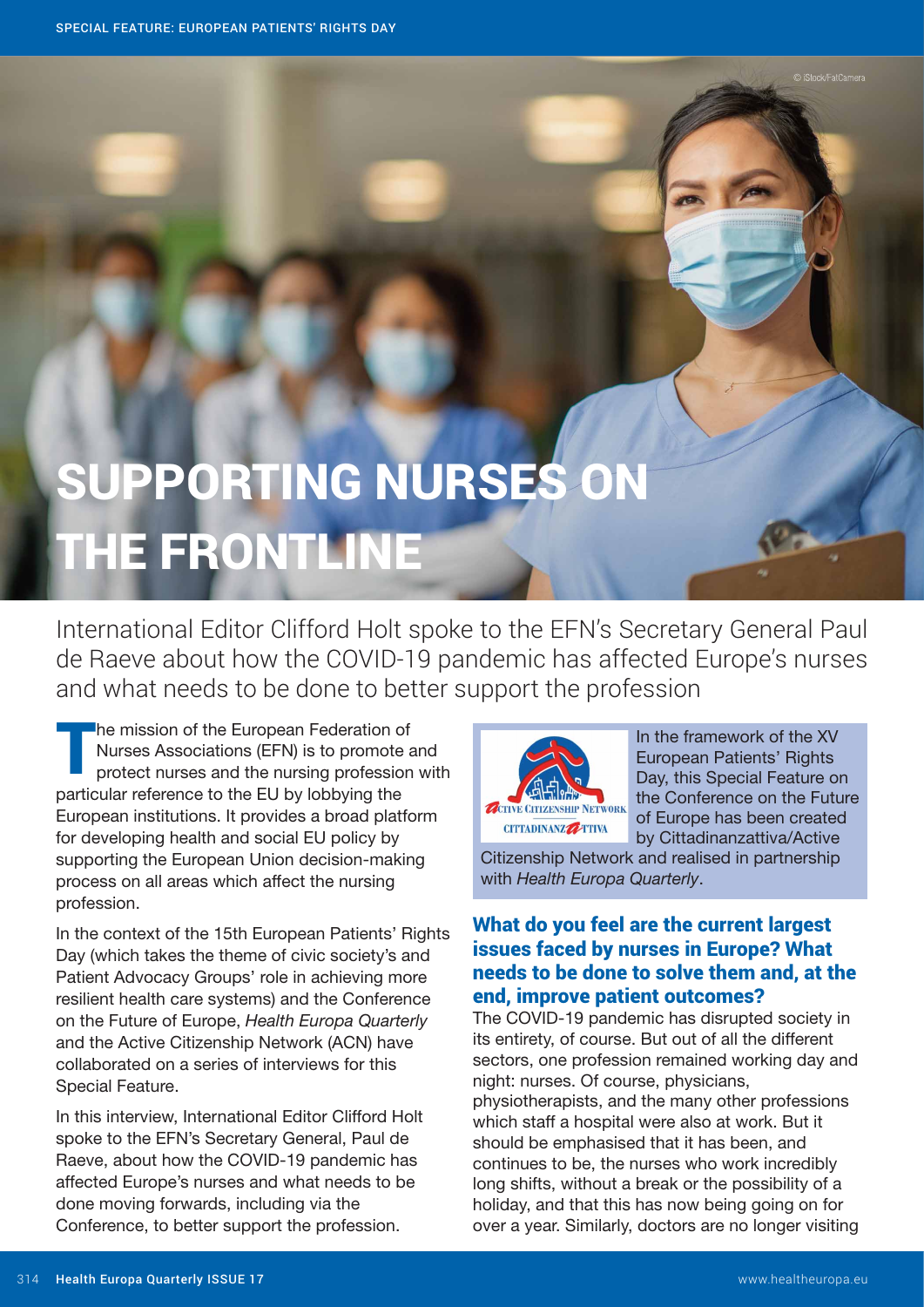a patient's bedside unless it is absolutely necessary; they are protected behind glass, from where they instruct the nurses; they do not enter rooms they do not have to. In the intensive care environment, it is the nurses who are cleaning, washing, and feeding the patients; it is the nurses who are recording the observations. It is the nurses who are most at risk.

In the beginning of the pandemic, we were without the proper protection and personal protective equipment (PPE), which has sadly resulted in the deaths of several of my own colleagues and many other nurses around the world. And yet we continued to go to work. We were like soldiers going into battle without weapons or armour – something that would never be expected of a soldier!

In addition to those who have died, many more have experienced burnout: as nurses, we are used to patients dying; but when you are confronted with so many deaths every day, it takes its toll.

It should also be emphasised that most nurses in Europe (93%) are women, and, given the fact that it is women too who take care of much of the work at home – from childcare to cleaning, cooking, laundry and so on – their working day is certainly not over when their shift comes to an end; they have more to look forward to when they arrive home, and achieving any semblance of a decent work/life balance is almost impossible.

In a recent meeting with the EFN members, we discussed what they felt was the biggest problem they were currently encountering at work, and the decisive answer was violence. This is wholly unacceptable; they are giving everything they have to patient care, and they receive violence in return!

The evolution of such violence tends to accompany a societal nervousness, and that is certainly something we are experiencing as a result of the pandemic. However, that is absolutely no excuse, and nurses should not feel that either they or their property is at risk from members of the public who, for instance, have a misguided idea that nurses are somehow responsible for spreading the disease.

A further point is that nurses too can get sick – whether from COVID-19 or anything else – and many have also needed to take time away from work due to the side effects of the COVID vaccine. This has meant that an already strained and understaffed workforce has come under even more pressure. But those nurses who were able have continued to work and to fight the pandemic.

In light of these challenges, and many more besides, I would call for the governments throughout Europe to treat the nursing profession with more respect and to give us what we need to continue to do our jobs. We should not be offered a 1% pay increase or expected to be grateful for a weekly round of applause.

It should also be recognised that, even before the COVID-19 pandemic, there was not enough nurses in Europe. And given the fact that it takes four years to train to be a nurse, there is no way to immediately staff an under-resourced workforce, which is a significant problem because this is the key to resilience.

If we do not get the tools and the staff we need, then I have no doubt that we will start to see systems collapse. This is something I raised as early as 2008 in a resolution at the European Parliament on the shortage of nurses in the EU. And while some people from some quarters made the right noises at the time, nothing was done, even though I explained that there is absolutely no evidence to concretely demonstrate how EU initiatives have led to the creation of more nurses, and that we therefore need either solid data or initiatives that actually work.

It is highly unlikely that anything from the resilience budget that is now being allocated to Member States as a result of the pandemic – which stands at around €9bn to €12bn in grants and loans – will be spent on developing the nursing profession. I therefore urge the European Commission to act now, before it is too late.

### The Conference on the Future of Europe is invited to reach conclusions that will provide guidance for Europe's future direction. How central do you feel healthrelated issues will be in the context of the Conference?

I do not believe that the Conference will be about health; it will be about political power between the European Parliament, Council, and Commission. The Conference on the Future of Europe was not designed to be about health, of course; it is all about who has the power in Europe and will perhaps tackle subjects such as whether to move to a federalisation system, how the next European Commission President can be chosen, and so on.

The recent 'sofagate' incident, in which the President of the European Council Charles Michel seated himself in a chair beside Turkish President Recep Tayyip Erdoğan during a visit to Turkey, while Commission President Ursula von der Leyen was offered to take a seat on a sofa in the same room across from the Turkish Foreign Minister Mevlüt Çavuşoğlu, is demonstrative of the power struggle that takes place across the EU's institutions. And while it is apparently being acknowledged that the views of citizens are important – and the Conference is designed to bring a louder voice to the concerns of citizens – it should be highlighted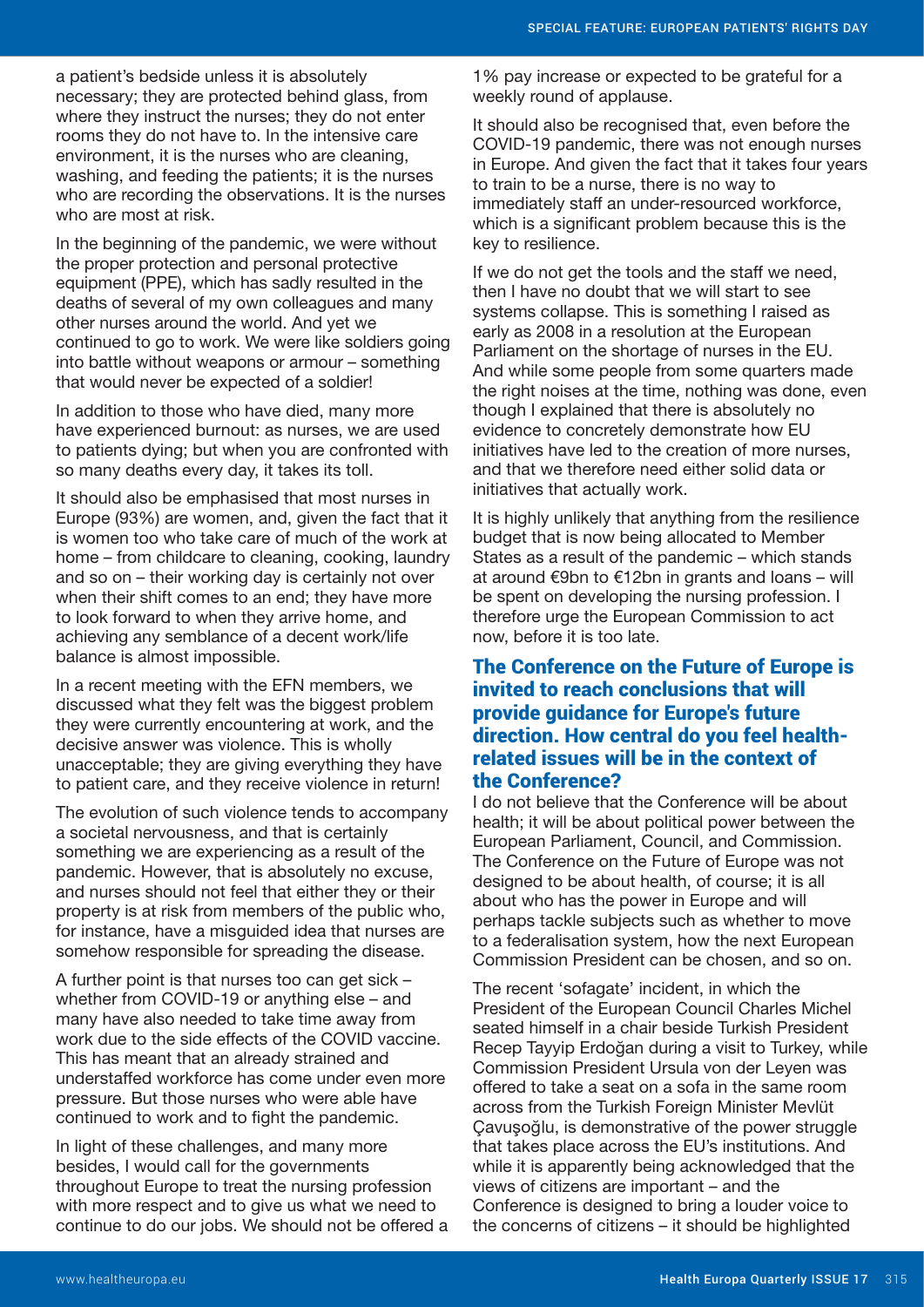that EU mechanisms for this are already in place. For instance, if a million citizens' signatures are gathered, then the item needs to be placed on the EU agenda for discussion. Similarly, the European Ombudsman, Emily O'Reilly, has the duty of investigating complaints against EU institutions, bodies, offices and agencies by citizens. And yet, it would seem, the voice of citizens continues to go unheard. As such, I seriously doubt that nurses will become a priority for the European institutions; just as we are not a priority at the national level, as has been made clear by the stances of leaders such as France's Emmanuel Macron and Germany's Angela Merkel, amongst others.

And, of course, Guy Verhofstadt is chairing the Conference on the Future of Europe. He was the Parliament's initial choice to lead the entire conference, but, assumedly due to his views on federalisation, has been effectively demoted, and will now work alongside an Executive Board composed of representatives of the Commission, Council, and Parliament, and so, again, we see this power struggle.

This is wrong. The Conference's governance body should not be about politicians, but about citizens. When we look at this in the context of the increasing shift towards far-right politics across Europe – for instance, in Italy, Germany, and Belgium – it is clear that citizens are not becoming more empowered – the opposite, in fact. And we have to worry about what will happen when Merkel, as an example, finishes her term in office. The Conference, via the voice of citizens, should therefore be a platform to discuss how to save democracy in the European Union; how we can maintain Europe's core values and principles. We also need to discuss how we can ensure the EU doesn't continue to lag behind the developments taking place elsewhere, such as in China and the USA.

## European Commission President Ursula von der Leyen has discussed her hopes for a 'European Health Union'. What are your thoughts on this?

Citizens' voices are crucial, and organisations such as the EFN, which is the voice of three million nurses, are therefore important, as are journalists. Together, we can continue to advocate for the rights of civil society. To do so successfully, we need to listen to the needs of the people. And if these are ignored by politicians, then I believe that their days in politics are numbered, while those in the nursing profession will continue to do their important work, just as we have always done; we will not give up; we will keep on working with the same enthusiasm until the politicians are replaced with those who deliver on the voice of the citizens.